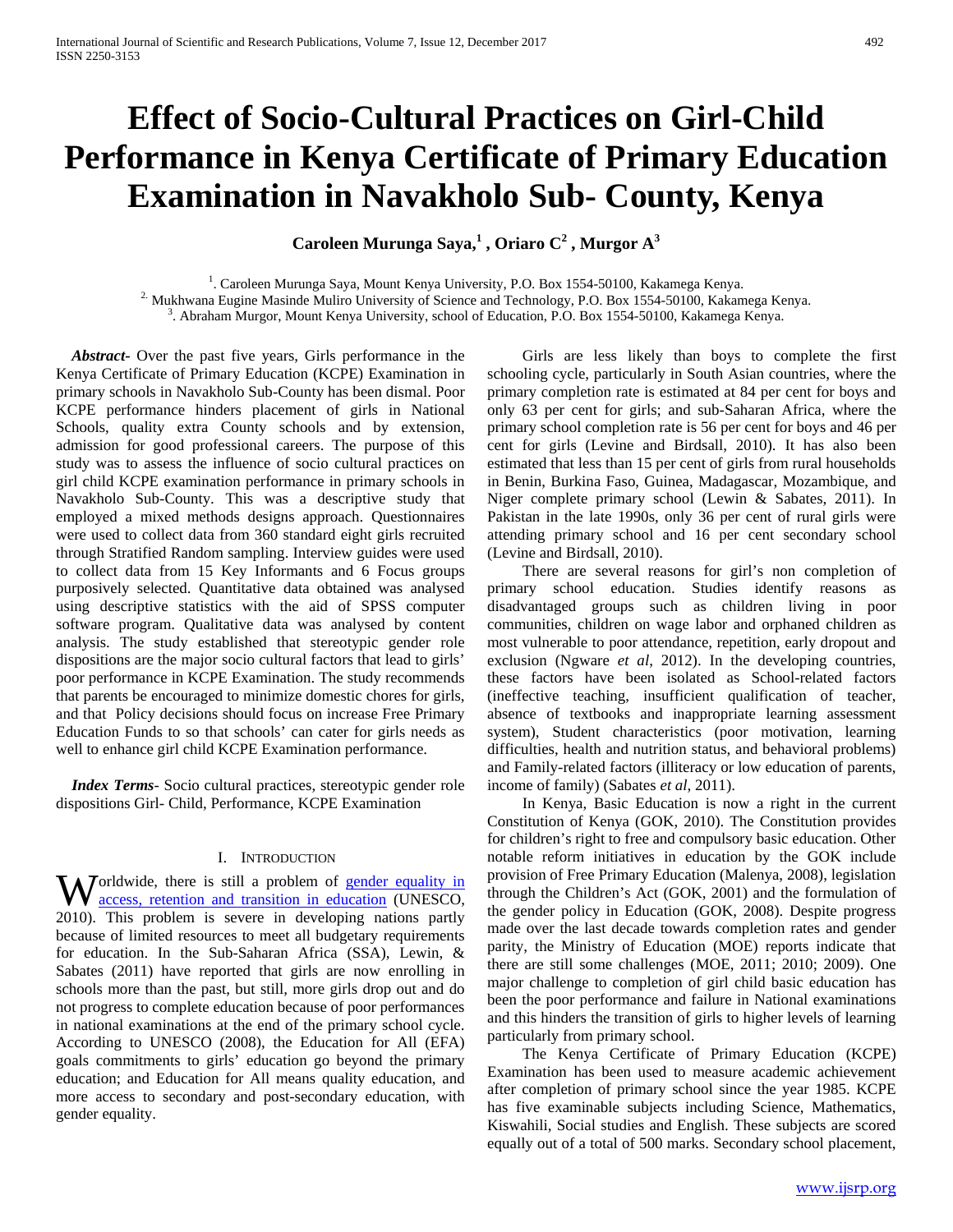and to some extent admission, depend on performance in KCPE (Oketch, 2010). In effect, KCPE is used as a basis for selection for educational advancement and by extension, future career and employment. KCPE is a summative assessment and does not adequately measure all learner abilities and experiences. School based assessment would be better, but it is still not standardized and is therefore less useful as a measure to be used for transition to secondary education.

 Variations in KCPE Examination performance are sometimes due to unique factors that affect specific regions (KNEC, 2010). Consequently, reliance on KCPE scores for transition leads to tragic wastage of human, social and economic potential in Kenya. In some cases bright students have failed to excel in KCPE while weak students have excelled because of certain factors (Jagero, 2013).

 The purpose of this study was to assess the influence of Socio- cultural practices on girl child KCPE performance in Navakholo Sub-County in Kenya. Over the past five years (2009- 2013), girls in Navakholo Sub County have been performing poorly in KCPE. In the year 2013, 67% of the Girls scored less than half (250 marks out of the possible 500 marks) in KCPE as illustrated in Table 1.

**Table 1: A summary of KCPE Performance in public primary schools Navakholo**

|  | Sub-County by Gender over the period 2008-2013 |  |  |  |
|--|------------------------------------------------|--|--|--|
|  |                                                |  |  |  |

| Year                | 2009 | 2010  | 2011  | 2012  | 2013  |
|---------------------|------|-------|-------|-------|-------|
| - of<br>Percentage  | 45%  | 49.6% | 49.9% | 52%   | 51.6% |
| Boy's who scored    |      |       |       |       |       |
| at least 250 out of |      |       |       |       |       |
| the possible 500    |      |       |       |       |       |
| KCPE marks.         |      |       |       |       |       |
| Percentage of       | 38%  | 39.5% | 39%   | 38.4% | 33%   |
| Girl's who scored   |      |       |       |       |       |
| at least 250 out of |      |       |       |       |       |
| the possible 500    |      |       |       |       |       |
| KCPE marks.         |      |       |       |       |       |

(Source: Sub County Education office, Kakamega Central Sub County, 2013).

 Navakholo Sub County is in Western Kenya. It is one of the twelve Sub Counties that make up Kakamega County. Navakholo Sub County an overtly rural settlement. The inhabitants of the Navakholo are mainly the Luhya ethnic group. The major economic activities in the study area are agriculture, Jua Kali artistry, hawking, businesses etc. Farming of food crops is done mainly to sustain livelihoods. The major stable food crops grown are maize, beans, and cassava. Sugarcane is grown for commercial purposes. Residents also keep livestock including cattle, sheep, goats and local chickens (Kakamega County Data Sheets-K.C.D.S., 2012).

 The gender disparity in KCPE Examination performance in primary schools in Navakholo sub-county where boys and girls learn under the same school environment is questionable. Ideally, girls should attain almost the same scores of marks as the boys. Poor performance in KCPE examinations negatively affects secondary school placement because Girls in Navakholo Sub County miss out placement in National schools, good Extra County schools and by extension, future career opportunities.

Previous studies have reported that barriers to full and equal access to, and achievement in basic education for the girl child include hardships in environments that that are not learner friendly, cultural factors like early marriage and female genital mutilation, lack of role models, sexual harassments, poor school management practices, poor attitude of girls towards mathematics and science subjects, and school location (Oketch & Somerset, 2010). Since the boys and girls learn under the same school environment, the assumption of the study was that factors out of school could be the major cause of the gender disparity in KCPE performance in primary schools in Navakholo sub-county. Moreover, in one recent study, Achoka *et al* (2013) reported that the cultural forces, mainly traditional practices, negatively influencing girls' academic achievement in Western Kenya include early marriages, stereotypic gender role disposition and Female Genital mutilation. A clear identification and understanding of how sociocultural factors influence KCPE examination performance in Navakholo Sub County will contribute invaluable information for the design and implementation intervention strategies to help improve girl child KCPE performance. Ultimately, the girl child will be able to compete favorably in the job market and improve in the quality of life.

#### II. METHODS

 This was a descriptive survey study with a mixed methods approach. Both Quantitative and Qualitative approaches were adopted since the nature of data required and the procedures of analysis involved integrating both qualitative and quantitative data, merging and connecting to answer the research questions (Creswell, 2013). The designs were considered suitable to evaluate Socio cultural practices and behavior patterns of the community, parents and the girls regarding girl child academic performance in primary schools in Navakholo.

 A sample of the standard eight girl pupils in primary schools was recruited using stratified random sampling. The strata were based on the kind of school shared attributes or characteristics of either public or private. Of the 74 primary schools, 66 were public schools and 8 were private. Thus, the proportion was 89.2% Public primary schools to 10.8 % private primary schools. A random sample from each stratum was taken in a number proportional to the stratum's size when compared to the population estimates. Subsets of randomly selected standard eight girl pupils from the different strata were then pooled to form a random sample of 360 standard eight girls. 15 Key informants were purposively selected based on their knowledge and experiences on issues related to socio cultural practices affecting the girl-child in Navakholo (Table 2).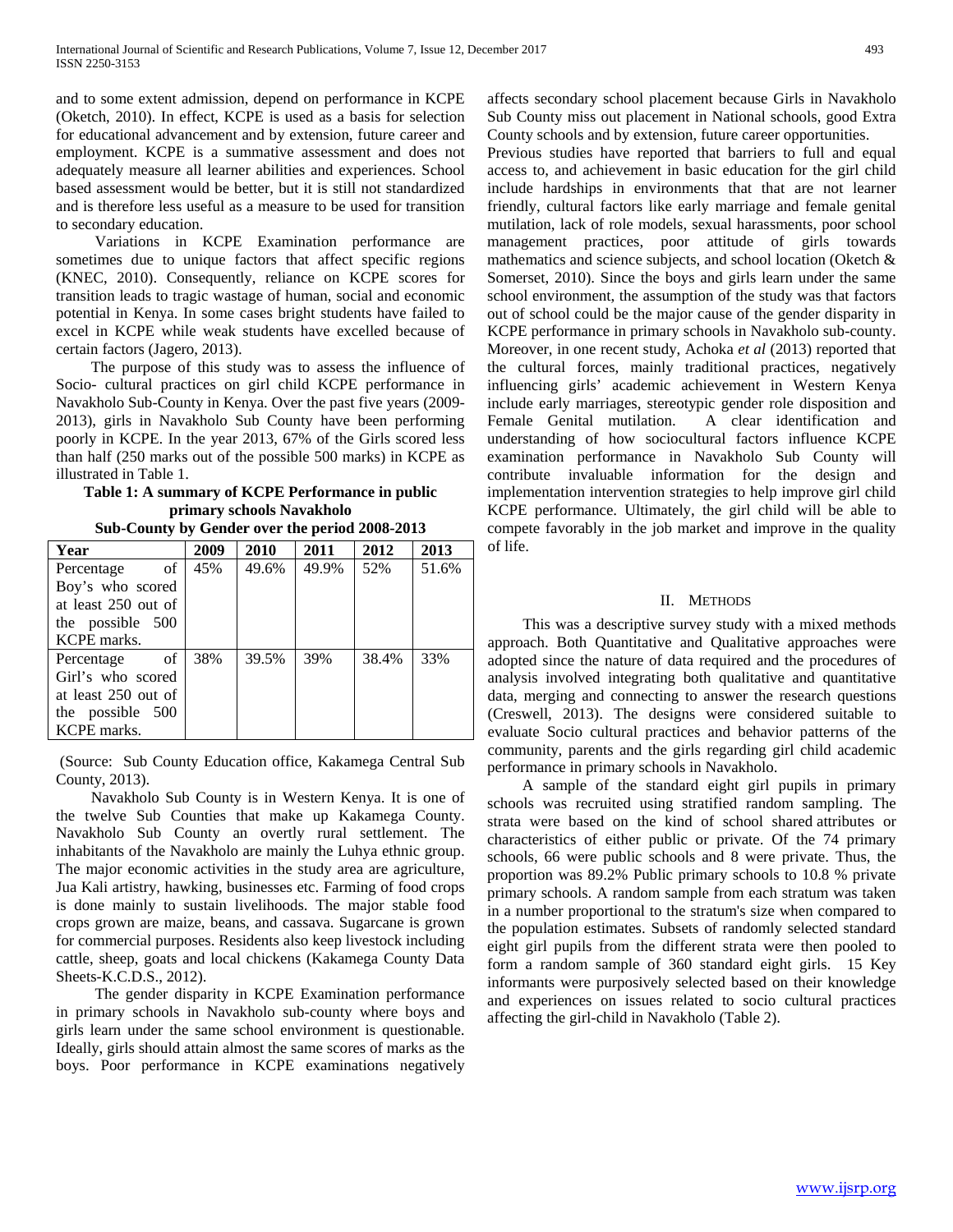#### **Table 2: Summary information on the sample size used in the research study**

| <b>Respondents</b>   | <b>Method of recruitment</b> | Number of respondents recruited |
|----------------------|------------------------------|---------------------------------|
| Standard eight Girls | Stratified random sampling   | 360                             |
| Key informants       | Purposive                    |                                 |
| Focus Groups         | Purposive                    | 6 groups of 6-8 girls           |

#### Source, Field Data

 Prior to actual data collection, the instruments pre-tested with the help of Experts from Mount Kenya University School of Education and four trained research assistants during the month of September, 2014. The research study was approved by Kenya National Commission for Science, Technology and Innovation (NACOSTI) vide a re

#### search permit (Ref. NACOSTI/P/14/7592/3931).

Structured questionnaires were used to collect data from the standard eight girls during the first three weeks of October, 2014. The questionnaires were completed with the assistance of research assistants, lasting about Forty Five minutes. Six (6) Focus Groups Discussions were also conducted with standard eight for one hour discussions captured through group discussion and worksheet analysis. Key informant interviews lasting about One and a half hours were conducted during the last week of October, 2014 with the help of research assistants

Quantitative data obtained was coded, cleaned and analyzed using SPSS version 17 computer software program. The data is summarized and presented in form of Narratives, tables and figures showing descriptive statistics for each variable. Analysis was by determining the percentages of girls who engage in socio cultural role duties and the frequency with which they undertake the sociocultural role duties within a week. Chi-square test analysis was used to assess for statistically significant associations between variables. The Key informant interview responses were thoroughly read and scrutinized for patterns; the study sought views on the challenges girls face from socio cultural beliefs and role duties. Data was then transcribed and analyzed for content manually using a meaning centered approach to derive key Themes. Findings from both arms are used complementarily.

### III. STUDY FINDINGS

 It was observed that the age of girls mainly ranged between 13-18 years but was skewed towards the range 13-16 years (Mean age = 14.4 years:  $\pm$ 1.2 S.D.). Most girls (> 90%) reside near their schools (within 1-2Km). School levies are mainly paid by their parents. Only a few parents (about 11%) to the girls had beyond form four level of education. Most parents (>80%) were not in formal employment (Table 3).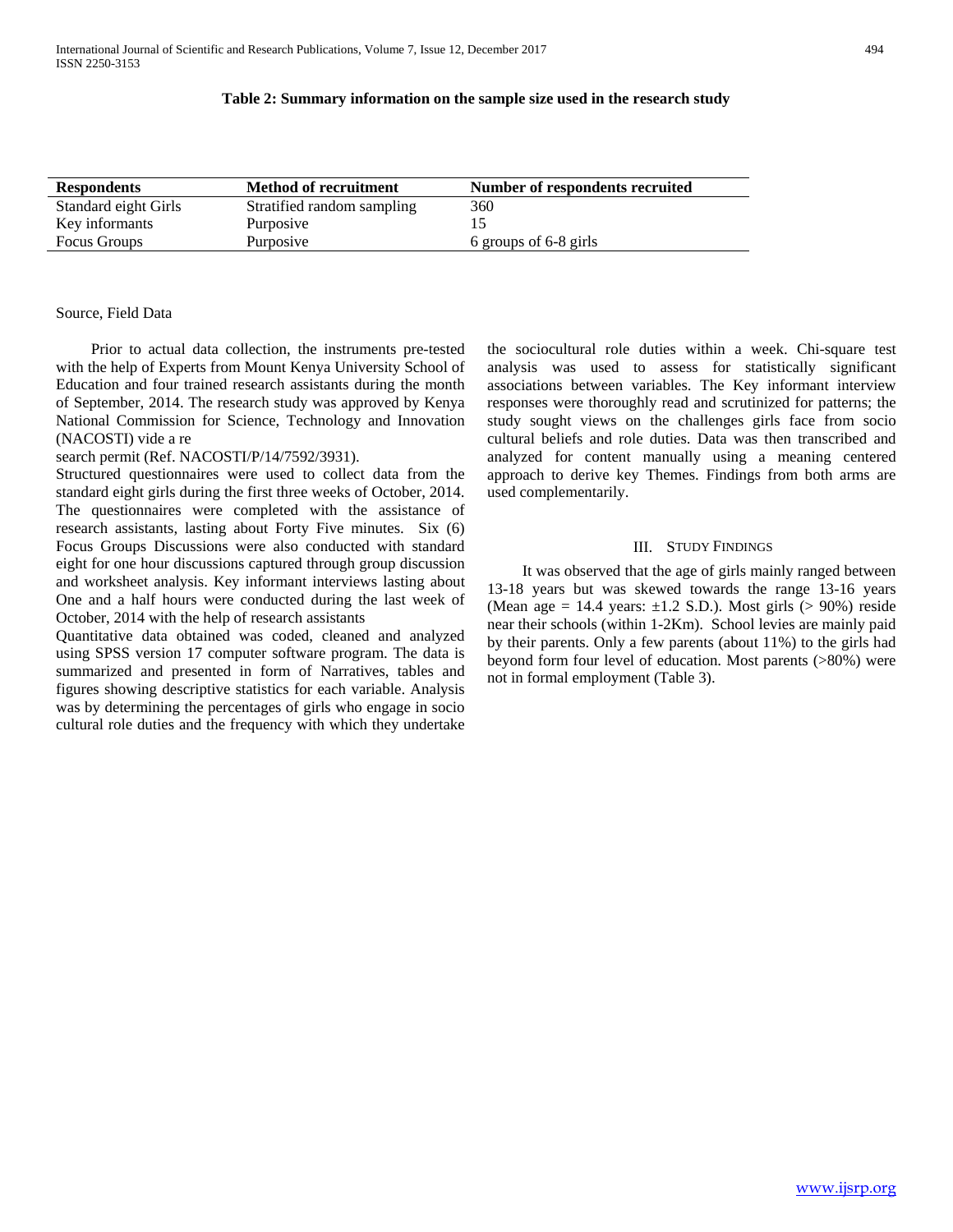| <b>VARIABLE</b>                    | <b>COUNT</b> | <b>FREQUENCY</b> |
|------------------------------------|--------------|------------------|
| AGE (COMPLETED YEARS)              |              |                  |
| 13-14 YEARS                        | 214          | 59.44%           |
| <b>15-16 YEARS</b>                 | 126          | 35.00%           |
| <b>17-18 YEARS</b>                 | 18           | 0.050%           |
| <b>ABOVE 18 YEARS</b>              | 2            | 0.006%           |
| <b>TOTALS</b>                      | 360          | 100%             |
| DISTANCE FROM SCHOOL TO HOME (Km). |              |                  |
| Within 2 Km                        | 330          | 91.6%            |
| $3-5$ Km                           | 15           | 4.2%             |
| Above 5 Km                         | 15           | 4.2%             |
| <b>TOTALS</b>                      | 360          | 100%             |
| PERSON WHO PAYS SCHOOL LEVIES      |              |                  |
| Parents                            | 300          | 83.33%           |
| <b>Brother/Sister</b>              | 10           | 2.7%             |
| Other relative                     | 18           | 5.0%             |
| Sponsor/ Guardian                  | 22           | 6.10%            |
| <b>TOTALS</b>                      | 360          | 100%             |
| LEVEL EDUCATION OF PARENT/GUARDIAN |              |                  |
| Below standard 8                   | 10           | 2.7%             |
| KCPE/Standard 8                    | 270          | 75.0%            |
| $O$ level / Form 4                 | 40           | 11.1%            |
| Diploma                            | 20           | 5.5 %            |
| Degree/Undergraduate.              | 15           | 4.2%             |
| Post Graduate                      | 5            | 1.3%             |
| <b>TOTALS</b>                      | 360          | 100%             |
| PARENT'S /GUARDIAN'S OCCUPATION    |              |                  |
| Farmer                             | 240          | 66.6%            |
| Business/ Jua kali/ Hawker         | 50           | 13.9%            |
| Temporary/Informal / Contracts     | 10           | 2.7%             |
| Permanent/Formal                   | 60           | 16.7%            |
| <b>TOTALS</b>                      | 360          | 100%             |

## **Table 3: Socio Demographic Characteristics of the Sample population**

## Source, Field Data, 2014

## **Influence of socio- cultural practices on girl child KCPE performance**

 Socio cultural practices reported in the study area are normally manifested through socio-cultural role duties which are stereotypic. These included fetching water, taking care of children, looking after cattle, preparing the farm, preparing meals, being sent to the market, milking cow(s) and domestic chores such as sweeping, baby sitting and washing Clothes.

 It was observed that preparing meals and fetching water were the most frequent socio cultural role duties performed by girls (>95%), while milking cows and looking after the cattle were the least performed sociocultural role duties (Table 4). The girls reported that most of these sociocultural role duties were undertaken after school time (After 4.00Pm).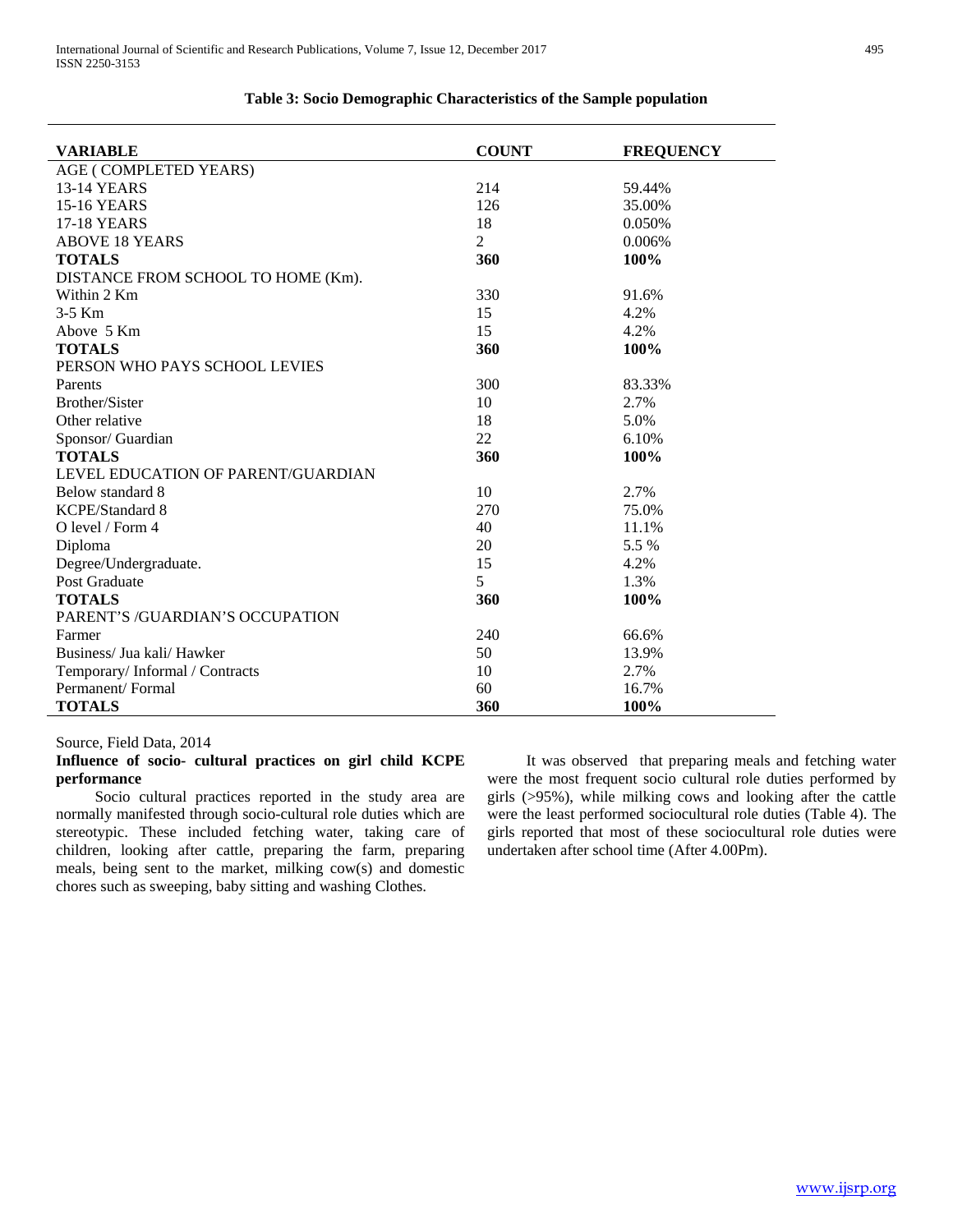| Table 4: Weekly rating on number of times socio-cultural role duties are undertaken by the girl child | $(n=330)$ |  |
|-------------------------------------------------------------------------------------------------------|-----------|--|
|-------------------------------------------------------------------------------------------------------|-----------|--|

| Socio-Cultural role duty |                                                                       | girls<br>Percentage<br>of<br>who<br>undertake duty | Weekly<br>Mean rating (number of<br>times) |  |
|--------------------------|-----------------------------------------------------------------------|----------------------------------------------------|--------------------------------------------|--|
| 1.                       | Fetching water                                                        | 95.2%                                              | 4.8                                        |  |
| 2.                       | Fetching firewood                                                     | 61.3%                                              | <b>2.0</b>                                 |  |
| 3.                       | Taking care of children                                               | 28.5%                                              | <b>2.0</b>                                 |  |
| 4.                       | Looking after cattle                                                  | $3.7\%$                                            | 0.1                                        |  |
| 5.                       | Preparing the farm                                                    | 45.0%                                              | 0.8                                        |  |
| 6.                       | Preparing meals                                                       | $97.2\%$                                           | 4.87                                       |  |
| 7.                       | Being sent to the market                                              | 39.8%                                              | 2.0                                        |  |
| 8.                       | Milking $cov(s)$                                                      | $3.6\%$                                            | 0.1                                        |  |
| 9.                       | Domestic chores such as Sweeping, Baby<br>sitting and Washing Clothes | 68.4%                                              | 3.2                                        |  |

Source: Field Data, (2014)

#### **Challenges due socio-cultural role duties**

 The greatest challenges that face girls are activities at home which deny them a chance to study (95%), being given too much work at home (93.1%), parents attitude that girls do not require as much education as boys (78%) and the feeling that boys are better than girls when it comes to academic work (Table 5). This finding was also consistent with teachers' views during interviews. Teachers were of the view that domestic chores seriously interfered with girls' concentration on school work and enhanced girls' flight from academics, particularly the weak pupils. Girls also confirmed that activities at home, particularly domestic duties were the biggest challenge they faced. As one of the girl respondent remarked in desperation;

I know I need time to rest and read, but I have fear of how my family members would look at me if I refuse to carry out these tasks (domestic chores). They all know that these are duties for a girl. I have never seen in any home around where girls just sit unless they are spoilt or are girls from town who do not know how to cook and sweep the house. [Focus Group summary note]

The Education officers interviewed also submitted that due to poverty, parents in Navakholo Sub County engage their daughters in labor such as house-helps or working on peoples farms in order to lessen the financial burden on the family. All head teachers interviewed, said some girl pupils are asked by their parents to quit school during some time (particularly the planting seasons of January to February and help them with planting and household chores, but some often fall prey large number of idle young leading to un intended pregnancies and drop out of schools. During the FGDs, girls suggested that standard 6, 7 and 8 girls should board in schools to reduce the burden of activities and to give girls ample time to concentrate on their studies.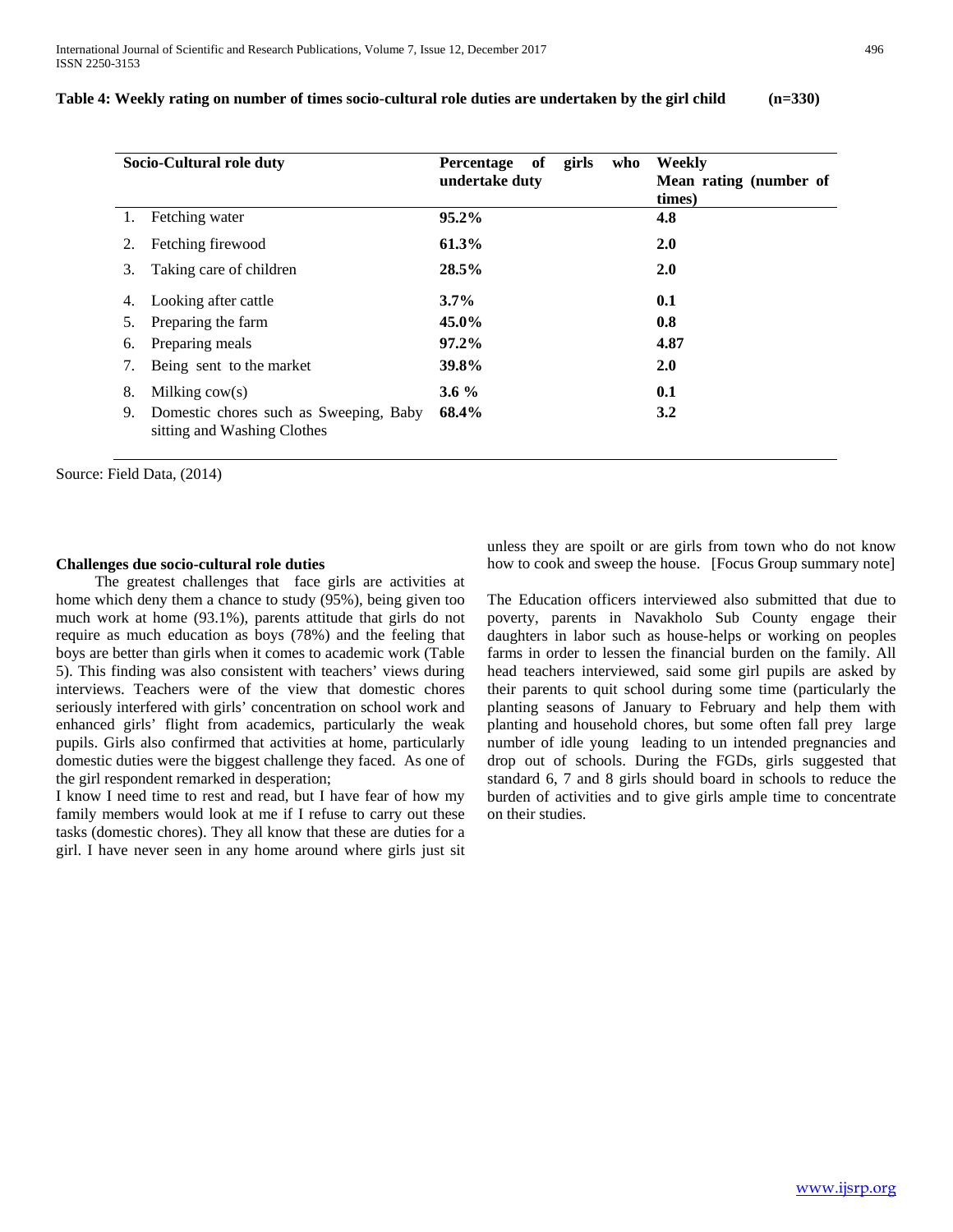| <b>Challenge</b>                                                                                                      | <b>Always</b>  | sometimes | rarely    | <b>Never</b>   |
|-----------------------------------------------------------------------------------------------------------------------|----------------|-----------|-----------|----------------|
| Parents delay/ do not pay school levies                                                                               | 2.9%           | 60%       | 26%       | $11.1\%$       |
| Parents failure to buy me certain basic items<br>2.<br>I am are given too much work at home<br>3.<br>compared to boys | 5%<br>$93.1\%$ | 60%<br>4% | 25%<br>2% | 10%<br>$0.9\%$ |
| Activities at home deny me study time besides<br>4.<br>leaving me fatigued                                            | 95%            | 2%        | $1\%$     | $1\%$          |
| Parents view has been that I do not require as<br>5.<br>much education as boys                                        | 78%            | 12.3%     | $3.7\%$   | 6%             |
| Parents feeling that I should marry after class<br>6.<br>eight                                                        | 3%             | 68%       | 10%       | 19%            |
| Parents feeling that Boys are better than girls<br>when It comes to academic work                                     | 71.9%          | $11\%$    | $16.1\%$  | $4.0\%$        |

## **Table 5: Frequency of challenges on performance of the girl child in KCPE (n=340)**

Source: Field Data, (2014)

 This study findings corroborate with findings of a study by Juma *et al*, (2014) who found that girls are normally overburdened with family and household chores and thus do not enjoy plenty of time to study and freedom to choose what to engage in. This finally leads to poor academic performance in examinations such as the KCPE examination.

 However, parents were not ignorant of the potential harm of their attitudes towards girls. One mother noted, for example, that they do not give girls the same freedom they give to boys because girls are more vulnerable and more dependent and lack confidence in themselves and their education. During this study, a father suggested that parents control girls through lots of domestic chores for their own good: he also argued that, although girl's responsibilities were numerous, the tasks undertaken require less energy. The respondent further asserted that:

 If the girl is not controlled, she will lose her virginity and even get pregnant. A boy has nothing to lose. Girls normally are victims and are also afraid. [Male Key informant Observation] Another key finding was that parents tended to discourage too much education for their daughters. There is always the fear that if a girl is highly educated she may find it difficult to get a husband or be a good wife. They argue that women stay away from too much education in order to remain manageable and to avoid entering fields, which would make it difficult to follow their husbands in case of transfer of residence. This perhaps explains why most parent's (>90%) have their daughters

educated in schools near to their homes (less than 2 Km away) so that they do not only cover long journeys to school but also, so that they can be monitored.

 Parents interviewed complained that sending a girl to school is expensive because most of them depend on farming for their livelihood. This fact is further supported by data on parents'/ guardians' occupation. A Chi Square test conducted on the distribution of parents'/ guardians' occupation data showed that there was a highly significant  $(p<0.01)$  variation  $(\chi^2_{3,0.01})$  = 348.89). The situation is made worse when occupation for most parents is that most are peasant subsistence farmers.

 When the girls were asked how they expected to score in KCPE, only 9.1 % of the girls perceived themselves as being able to score above 350 marks (Table 6). A Chi Square test conducted on the data showed that there was a highly significant  $(p<0.01)$  variation in the distribution of perceived marks to be scored by  $(\chi^2_{3,0.01} = 774.07)$ . This finding points at girl's low self-efficacy and low esteem. A similar pattern of low self efficacy was observed when the girls were asked their preferred career choice of the future. Less than  $10 \, (\textless 2\%)$  girls aspired to be either doctors or engineers; majority (>70%) wanted to be nurses (Figure 3).

| Table 6: Projected KCPE marks to be scored by girls |  | $(n=360)$ |
|-----------------------------------------------------|--|-----------|
|                                                     |  |           |

PROJECTED MARKS TO BE SCORED BY GIRLS IN KCPE COUNT PERCENTAGE 250-280 marks 11 3.05% 281-300 marks 200 marks 2.7% 301-350 marks 316 87.8% Above 350 marks 33 9.1% TOTALS 360 100%

Source: Field Data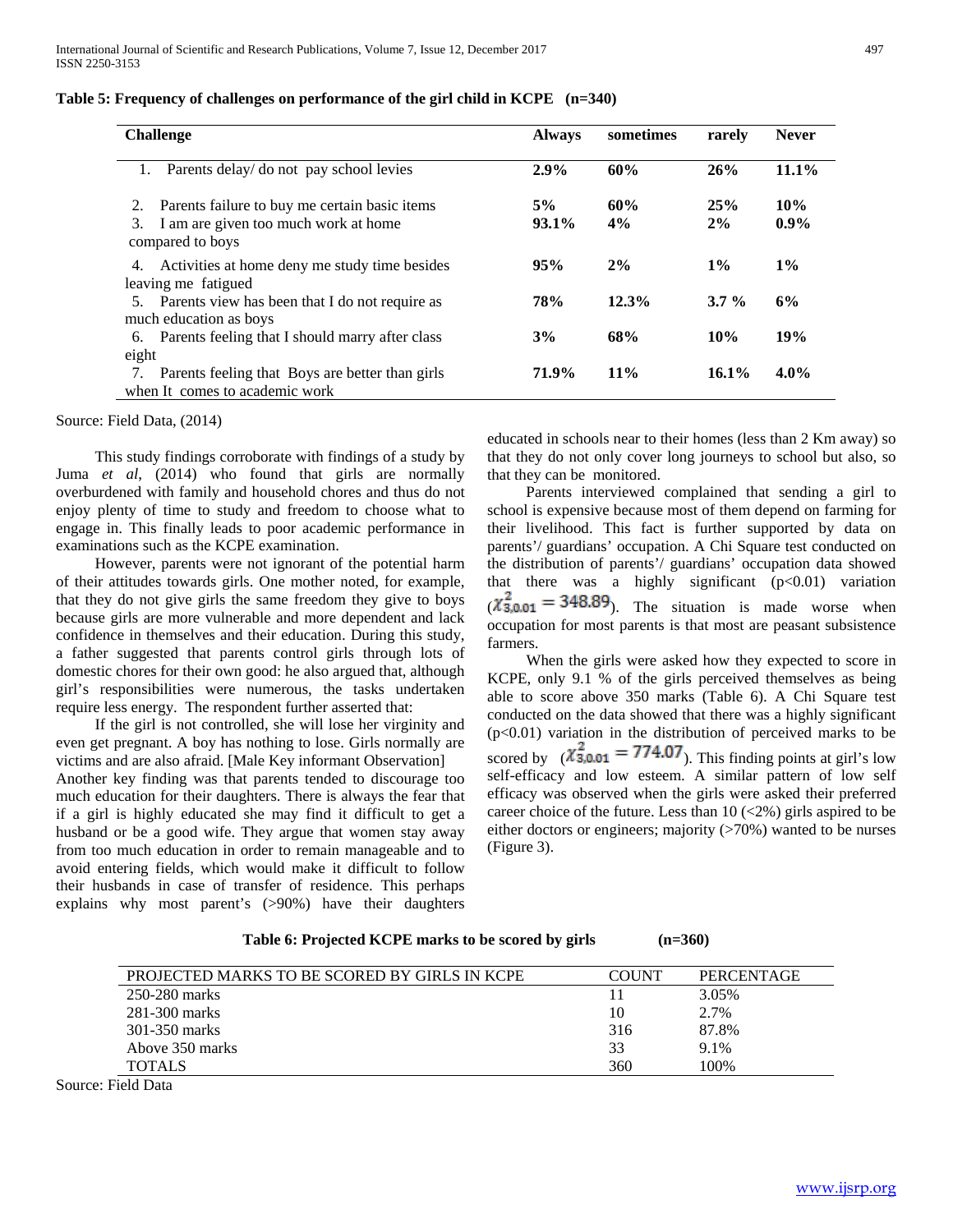

## IV. DISCUSSION

 The pattern of mean weekly ratings results on sociocultural role duties undertaken by the girls suggest that most girls fetch water and prepare meals virtually every day of the school week. It is also possible that the girls could be involved in more than one sociocultural role duties within a single day and within the week. These socio-cultural role duty activities are likely to have an impact on the girl child's academic performance in school, because, besides leaving the girls exhausted, such sociocultural role duties can take much of the time required for revision and study. This argument is in line with the findings of Kiptui and Mbugua (2009) who established that a lot of work at home was one of the problems affecting girl-students' KCSE achievement in English in day schools in Kerio Valley, Kenya. In Kerio Valley, the chores included cleaning the home, working on family farm or business, cooking and taking care of the young ones among others.

 Girls engage in these sociocultural role duties mainly because of the patriarchal nature of the society where the cultural perception is that the women, and in this case girls, should be the ones to carry out such domestic duties related to keeping the home (Mutambo, 2013). As cultural norms, stories are told to facilitate the telling of the young girls' expected experiences and stories enable them to explore their experiences in working so hard in carrying domestic chores and to be good mothers. Such household chores and other 'community' perceptions keep girls out of school and divert their attention from learning.

 Listening to these young 'mothers' diverse narratives and in reinterpreting them within the broader social and cultural landscape leaves one with a perception of the girls are overburdened but have no place in society to complain. As one of the girl respondent remarked in desperation;

 I know I need time to rest and read, but I have fear of how my family members would look at me if I refuse to carry out these tasks (domestic chores). They all know that these are duties for a girl. I have never seen in any home around where girls just sit unless they are spoilt or are girls from town who do not know how to cook and sweep the house.

 This assertion implies that the Socio cultural practices have been inculcated into the girls such that the practices are part of their daily lives. Similar study findings have been reported by Achoka*, et al* (2013) in Bungoma County, also established that the stereotypic gender role dispositions tended to favor male children against girls, hence girls are given so much work at home that they can hardly find time to read.

 Findings of this study reveal great interference from socio-cultural practices on the girl child academic performance which concurs with findings of studies by UNESCO (2010)  $\&$ Batoya *et al, (2013)*, which have reported that there was a general trend across all countries which reported on the matter in which girl Child academic performance appears to weaken relative to the performance of boys at some point in the school cycle; for example, in Botswana performance by female starts to decline at the age of ten years, while in Madagascar and Rwanda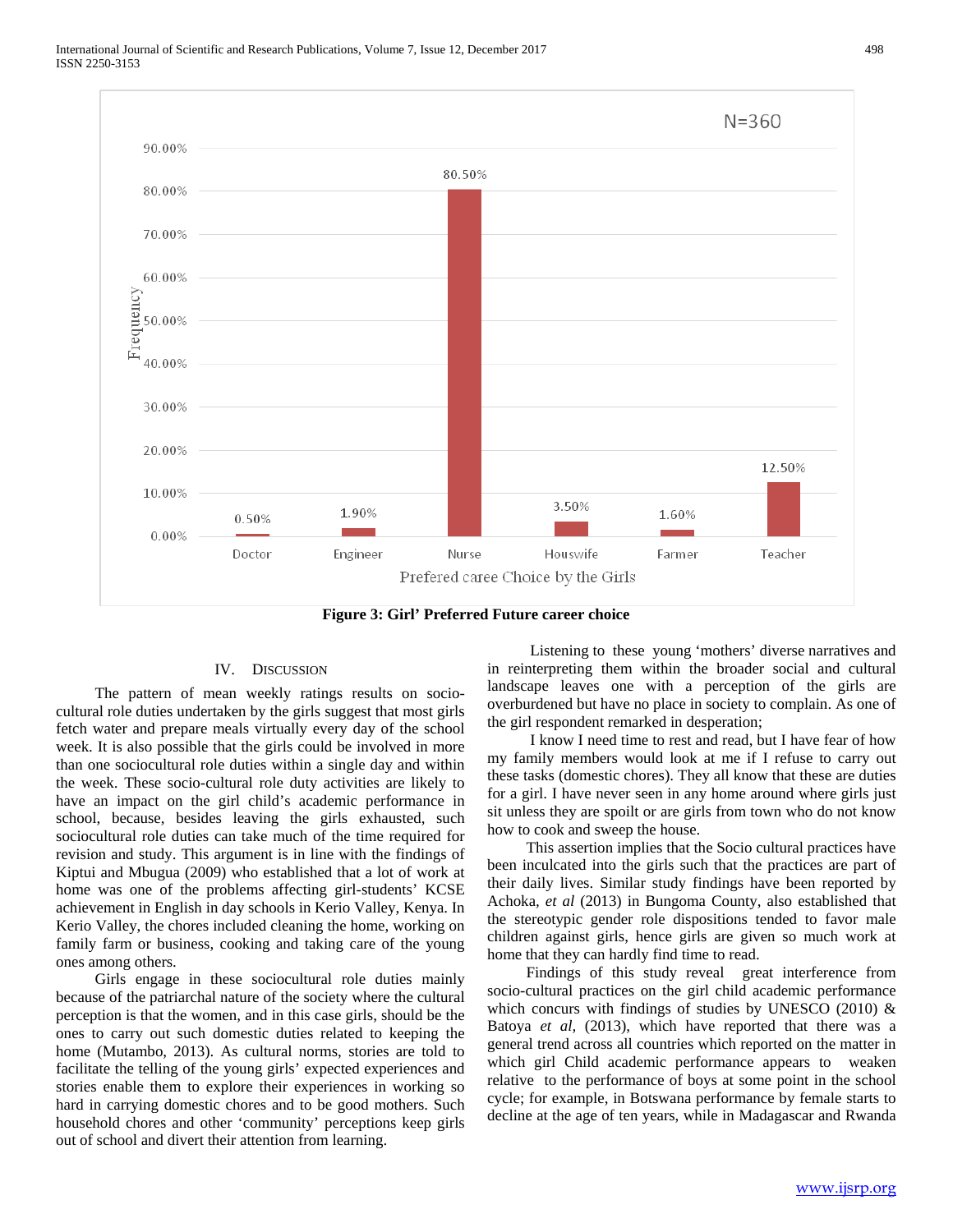girls performance weakens at the age of thirteen years and nine years respectively. Girls often become victims of circumstances.

In Navakholo Sub County, domestic chores undertaken by girls are a reflection of the community's expectations. The gender division of labor is also a reflection of the overall community's expectations of gender roles. The significant contribution that girls make to household, preparing food, cooking, fetching water, looking after siblings sometimes hinders girls from concentrating at school. This societal perception leads to overburdening girls with domestic chores leaving them with little study time. However, this could sometimes be due to low income, where the parents cannot afford to pay for the services of house helps. However, it appeared that parents were also scared of the delicate nature of their girl children.

Another significant finding is the 'preference' of boys which often ends up disadvantaging girls. Patriarchal societies such as that of Navakholo are influenced by patriarchal systems, which give preferences for investment in schooling to boys who are believed to retain responsibility for their parents when they grow older, compared to girls, who are incorporated into their husbands' families. According to head teachers, socio cultural impediments do provide girls with less exposure to the information that allows individuals to develop self-efficacy hence it make girls loose morale for school since girls would traditionally depend on men. This also could perhaps explain why most girls preferred to be nurses! This findings concur with those of Juma *et al*, (2014) in a study of cultural factors affecting academic achievement in Kisumu East, Kenya, where it was reported that some girls believed that their success and future depended on the success of their husbands and therefore it was used as an excuse for girls not to be taken to school. This is likely to have a negative effect on the academic performance of the girls. This perhaps explains why most parents would prefer to invest in boys and give girls less education. However this unfortunate situation coupled with poverty leads to girls sometimes failure to get basic needs which ultimately lead to poor academic performance. As one Head Teacher put it:

When basic needs are fulfilled, girls' performance becomes one of the top priorities'.

 During interviews with teachers, it emerged that fulfillment of basic needs supports the acquisition of knowledge and skills that enable girls to increase their concentration and improve their academic prowess. This finding is supported with findings of another study by Juma, simatwa &Ayodo (2011) which established that girls whose parents do not provide basic needs such as sanitary towels totally lose concentration in academic work and become more vulnerable to sexual abuse in order to fend for themselves.

 Socio- cultural practices lead to girl's low self-esteem and could have also an impact on parent's perceptions of their daughters' abilities. Although many parents recognized that the poor performance of girls was related to their work burden in the home, others were not convinced of this and considered it to be a natural phenomenon. For example, one parent proposed that enrolment is higher for boys in secondary schools because they have greater aspirations, since girls are usually only interested in their work in the house and marriage. The parent added that girls are therefore less interested in school and make less effort to join secondary school and, as a result, parents send boys to better secondary schools. However, this view was not supported by girls themselves, who, expressed a desire to continue to high school and obtain professional employment as reflected by the collected data.

 Girls' low levels of achievement over the past few years, in comparison to boys, could also contribute to parents feeling that the time girls spend in school is wasted. Although most girls (>90%) indicated that they would consider their education complete after attaining university education (degree level), to some extend the girls have also perceived their self-efficacy poorly. This finding also points at poor self-efficacy by the girls about. People's beliefs about their abilities where domains are thought to be important in motivating them to do, and what they can do to achieve (Hawthorne, 2004). Self-efficacy - defined as confidence in one's abilities to successfully perform particular tasks appeared to be low in the girls because very few of them see their ability as only being able to achieve careers in nursing and teaching. This finding could be a reflection of lack of role models in these professional careers, lack of career counselling services and also because of the cultural deposition on the common female gendered role careers. The finding could also be a reflection of the parents and cultural perceptions on career choice for women. Such poor self-efficacy would make girls less ambitious and limit their education to achieve certain careers in education, and perhaps that is why most of them perceive themselves as only being able to be nurses or teachers and not Doctors or Engineers

#### V. CONCLUSIONS

 The study established that Socio Cultural stereotypic gender role dispositions are the major socio cultural factors that lead to girls' underperformance in KCPE Examinations. Socio Cultural factors in almost all circumstances depict girls as inferior to boys, a factor that demeans girls and indeed impedes girls' aspirations in life. Girls even fail to consider education as the best investment in good life free from poverty, slavery, ignorance and diseases. The consequence of which is laxity and negative attitude towards education. This lowers girls' morale and eventually leads to low academic performance including KCPE examination performance. The study recommends that parents be encouraged to minimize domestic chores for girls, so that they can concentrate on their studies. This would ensure that the girls have adequate time to carry out their studies. Policy decisions should focus on increasing Free Primary Education Funds to so that schools' can cater for girls needs as well to enhance academic achievement

#### **REFERENCES**

- [1] Achoka, J. S.K, Nafula C. R. & Oyoo, M. O. (2013). Journal of Education and Curriculum Development Research VOL. 1(2), pp. 25-35
- [2] Amburo, P. A. (2011). Teaching in Changing Africa: Differential Academic performance of students from Academies and public primary schools at KCSE examination in Kenya. *International Journal of Innovative Interdisciplinary Research 1, (1) 68 – 72.*
- [3] Bandura, A. (1997). Self-efficacy: The Exercise of Control. New York: W.H. Freeman.Bernard van Leer Foundation (2007).Early Childhood Matters*,* June 2007: Number 108. Netherlands, Bernard van Leer Foundation.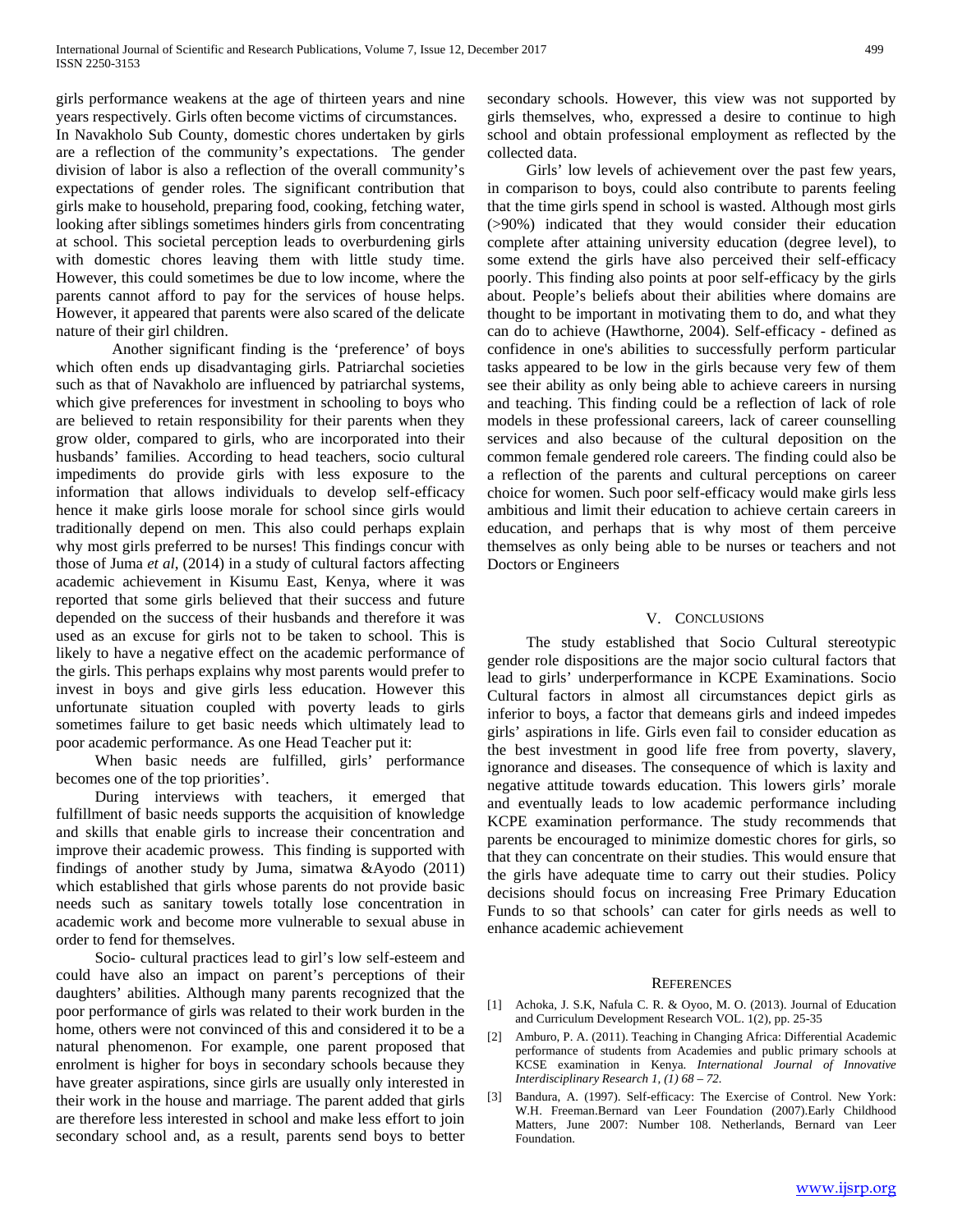- [4] Batoya, I.B., Simatwa, E.M.W, Ayodo, T.M.O. (2013). Influence of Home based Factors on internal Efficiency of primary schools in Bungoma North and Kimilili-Bungoma Districts, Kenya. Journal of Education and Practice vol. 4 No. 10, 38-45.
- [5] Bii, B. (2011). 15 Year-old 'President' with Big Dreams. The *Daily Nation, p. 3.* 2011, April
- [6] Chege AN, Sifuna D.N. (2006). Girl's and Women's Education in Kenya. UNESCO.
- [7] Creswell, J.W. (2013). Qualitative inquiry and research design; Choosing among the five approaches  $(3<sup>rd</sup>$  ed.), Thousand Oaks, CA: sage Publications.
- [8] Hawthorne, S. (2004). Engaging reluctant writers in secondary school English," Available at[: http://www.prb.org](http://www.prb.org/) (accessed on 14-7-2014).
- [9] Jagero, N. (2013). How performance of students in Kenya Certificate of Primary Education can predict their performance in Kenya Certificate of Secondary education. Educational Research International; Vol. No. 1:3
- [10] Joscha, L. & Thomas, A. (2012). School Context and the Gender Gap in Educational Achievement. *American Sociological Review 77(3) 463–485.*
- [11] Juma L.S.A. and Simatwa E.M.W. (2014).Impact of Cultural Factors on Girl Students' Academic Achievementin Secondary Schools in Kenya: A Case Study of Kisumu EastDistrict. Educ. Res. 5(5):166-178
- [12] Kakamega County Data Sheets-KCDS, (2012). Revenue allocation Authority, Nairobi Kenya.
- [13] Keith, .M. L (2011) Making Rights Realities: Researching Educational Access, Transitions and Equity. Consortium for Research on Educational Access, Transitions and Equity (CREATE), Centre for International Education, University of Sussex.
- [14] Kiptui, D.K. & Mbugua. Z.K. (2009). Factors that Contribute to Poor Academic Achievement in English Language in Kerio – Valley Schools. *Kenya Journal of Education Planning, Economics & Management 14 (5). 38 – 43*
- [15] Kenya National Examinations Council-KNEC (2010) KCPE Examination Newsletter. Nairobi: Jomo Kenyatta Foundation.
- [16] Kernan, W., Bogart, J. & Wheat, M. E., (2011). Health related Barriers to learning among graduate student, Health Education, vol. 11, No. 5, Pgs. 425-455.
- [17] Levine,R &Birdsall N.(2010). *Towards Universal Primary Education: Investments, incentives* and institutions by the Task Force on Education and Gender Equality of the Millennium Project, co-chaired by Nancy Birdsall, Geeta Rao Gupta, and Amina Ibrahim. Available at: http://unmp.forumone.com/eng\_task\_force/ Education E book.pdf (Accessed on 13/9/2014)
- [18] Lewin, K. M. &Sabates, R. (2011). Taking Targets to Task Revisited: How Indicators of Progress on Access to Education can mislead. CREATE Pathways to Access Monograph (forthcoming), Sussex, UK: Consortium for Research on Educational Access, Transitions and Equity. University of Sussex[. www.create-rpc.org](http://www.create-rpc.org/) (accessed on 15/7/2014)
- [19] Lewin, K. M., (2009). Access to education in sub-Saharan Africa: patterns, problems and possibilities Comparative Education Special Issue Vol. 45 (2)
- [20] Lewin, K. M., (2011). Target Setting and Target Getting in EFA Policy and in EFA Practice, Journal of Education Policy, and Special Issue: Access to Basic Education in Sub Saharan Africa and South Asia Policies, Politics and Progress, edited by Angela W. Little and Keith M. Lewin.
- [21] Martinez, S., Naudeau, S. and Pereira, V. (2012). The Promise of Preschool in Africa: A Randomized Impact Evaluation of Early Childhood Development in Rural Mozambique. Washington, D.C.: The World Bank and Save the Children.
- [22] Mercan, P. (2010). "Perceptions of Parents Regarding Girls' Education: Sivas Case." Unpublished Master's thesis, Middle East Technical University, Ankara, Turkey.
- [23] Ministry of Education MOE, (2007). Education Management Information Systems (EMIS) report, Nairobi, Kenya.
- [24] Ministry of Education –MOE, (2008). Education Management Information Systems (EMIS) report, Nairobi, Kenya.
- [25] Ministry of Education MOE, (2009). Education Management Information Systems (EMIS) report, Nairobi, Kenya.
- [26] Ministry of Education –MOE, (2010). Education Management Information Systems (EMIS) report, Nairobi, Kenya.
- [27] Ministry of Education –MOE, (2011). Education Management Information Systems (EMIS) report, Nairobi, Kenya.
- [28] Munavu, R. M, Ogutu, D. M. & Wasanga, P. M. (2008). Beyond Primary Education: Challenges and approaches to Expanding Learning Opportunities in Africa: Association for Development of Education in Africa (ADEA). Paris: IIEP.
- [29] Mutambo, A. (2012). Gender Ratio in favour of Boys. *The Daily Nation, pp. 11* .2012, March 1.
- [30] Namasaka, D.B (2012). Factors Influencing Deviant Socio-cultural practices among adolescents in secondary schools in Bungoma North District, Kenya; unpublished MA Thesis, Masinde Muliro University of Science and Technology, Kenya.
- [31] Ngware, M. W., Oketch, M., Ezeh, A. C., & Mudege, N. N. (2009). Do household characteristics matter in schooling decisions in urban Kenya? *Equal Opportunities International, 28(7), 591-608.*
- [32] Ngesu L, Wachira L, Mwelu B, Nayabise E (2012). Critical Determinants of poor performance in KCSE among girls in Arid and semi-arid Lands (ASAL) Regions in Kenya. *Journal of African studies in Educational management and leadership Vol. 2 No. 1. 63-70*
- [33] Ngware, M. W., Oketch, M., Mutisya, M., & Kodzi, I. (2010). Does Teaching Style Explain Differences in Learner Achievement in Low and High-Performing Schools in Kenya? APHRC Working paper, No. 44.
- [34] Ngware, M., Abuya, B., Admassu, K., Mutisya, M., and Musyoka, P. (2012). Quality and Access to Education in Urban Informal Settlements in Kenya.
- [35] Odiembo EJA (2013). The relationship between selected secondary school mathematics teachers characteristics and students' academic achievement in mathematics in Muhoroni District, Kenya. Unpublished M.Ed Thesis, Maseno University.
- [36] Oketch, M., & Rolleston, C. (2007). Policies on Free Primary and Secondary Education in East Africa: A Review of the Literature. CREATE PATHWAYS TO ACESS. Brighton: University of Sussex, Research Monograph No. 10.
- [37] Oketch, M., & Somerset, A. (2010) Free Primary Education and After in Kenya: Enrolment impact, quality effects, and the transition to secondary school. CREATE PATHWAYS TO ACCESS: Research Monograph No. 37.
- [38] Oketch, M., Mutisya, M., Ngware, M., Ezeh, A. C., & Epari, C. (2010). Free primary education policy and pupil school mobility in urban Kenya. *International Journal of Educational Research, 49, 173-183.:10.1016*
- [39] Sabates, R., Akyeampong, K., Westbrook, J. & Hunt, F. (2010). School Dropout: Patterns, Causes, Changes and Policies. A Background paper prepared for the Education for All Global Monitoring Report 2011. Accessed on 20-9-2014 at: <http://unesdoc.unesco.org/images/0019/001907/190771e.pdf>
- [40] United Nations Educational, Scientific and Cultural Organization UNESCO, (2010). Comparing Education Statistics across the World, the Global Education Digest.
- [41] United Nations International Children's Emergency Fund-UNICEF. (2010). "Report Card on Gender Parity and Primary Education." [www.unicef.org/turkey](http://www.unicef.org/turkey) . Retrieved on (30-7-2014)
- [42] Whitmire, R. (2010). Why Boys Fail: Saving Our Sons from an Educational System That's Leaving Them Behind. New York: AMACOM.

## AUTHORS

**First Author** – Caroleen Murunga Saya, Caroleen Murunga Saya, Mount Kenya University, P.O. Box 1554-50100,

Kakamega Kenya., caroleensaya@gmail.com

**Second Author** – Oriaro C, Mukhwana Eugine Masinde Muliro University of Science and Technology, P.O. Box 1554-50100,

- Kakamega Kenya. mukhwanasundays@gmail.com
- **Third Author**  Murgor A, Abraham Murgor, Mount Kenya
- University, school of Education, P.O. Box 1554-50100,

Kakamega Kenya. amurgor@gmail.com